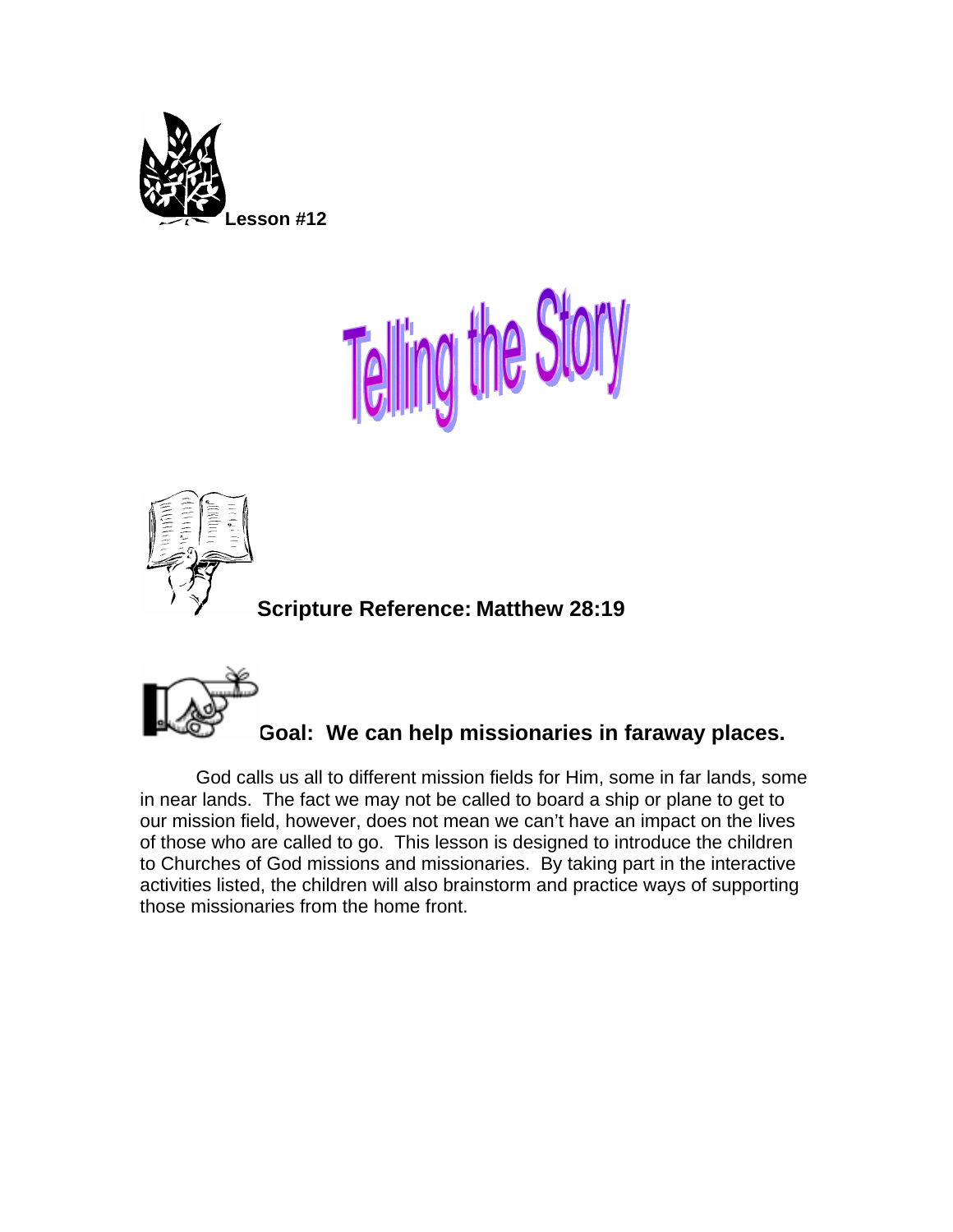

**Opening Activity:** 

(For this activity you will need a globe, prayer cards for Churches of God missionaries – available from the General Conference Office\*, and Bibles.)

Gather the children in a circle on the floor and place the globe in the middle of the circle. Say: **Last Sunday we learned about missionaries. Who remembers what a missionary is? Jesus felt being a missionary was an important job. How do we know this? Because He tells us so in the Bible.**  Have the children look up Matthew 28:19 in their Bibles. Ask one child to read the verse.

**The Churches of God denomination believes the job of a missionary is very important, too, and they send missionaries to a number of countries and cities throughout the world. Let's meet some Church of God missionaries and see what lands they're living in.** Show the children the prayer cards one at a time and take turns locating their countries on the globe.



(This activity consists of an interview with a current or retired missionary, a former ACTS team member, or a lay person who has visited one of the mission fields. You may arrange for someone to come to speak with the class in person.

If you choose to have someone visit the classroom, you will need a copy of the attached interview question list.

Gather the children together in front of the area where the interview will take place.

 Say: **Today we have the privilege of hearing from someone who has been to one of the mission fields we located on the globe.** Begin the interview by introducing the guest speaker.

If you have someone come to speak to the children in person, you may ask the interview questions yourself, or you may wish cut the question list into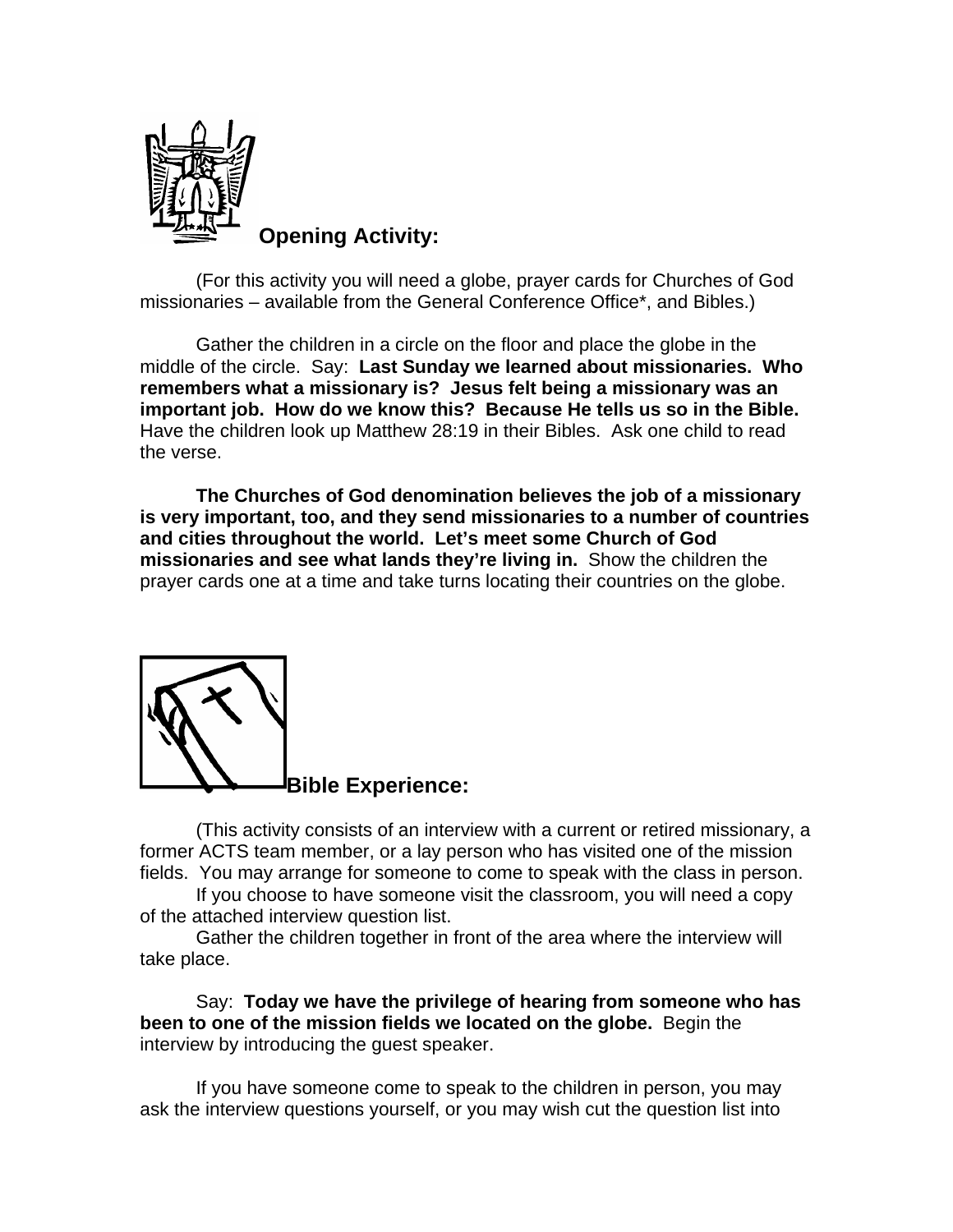individual strips and hand them to the children to ask. You may also conclude this interview with a time of spontaneous questions from the children. Be sure to have the children thank the guest for sharing with them.



**Life Application:** 

(For this activity, you will need chart or butcher paper, an easel or a blackboard on which to display that paper, masking tape if using a blackboard, markers, the prayer cards from the Opening Activity, and a golden clasp envelope.)

 Say: **Today we learned ways** *we* **can help or support missionaries. What are some of those ways? One way mentioned was that we could write to missionaries. We're going to take time today to write a letter as a class.** 

Place the chart or butcher paper on the easel or blackboard. Choose one of the missionaries or a child of one of the missionaries from the prayer cards. Use a marker to write the letter as the children tell you what to write. You may have to prompt them about what to say or ask (i.e. what schools are like there, what foods they eat, what language the people speak, what churches are like there, etc.). Also encourage the children to tell about their own church.

When finished, have the children read the whole letter aloud together. Fold the letter and place it in the envelope. The necessary address can be obtained through the General Conference office or the pastor. Place the Sunday School class name and the church's name and address in the return address position.



(For this activity, you will need the prayer cards from the Opening Activity and a paper bag or basket large enough to hold the cards.)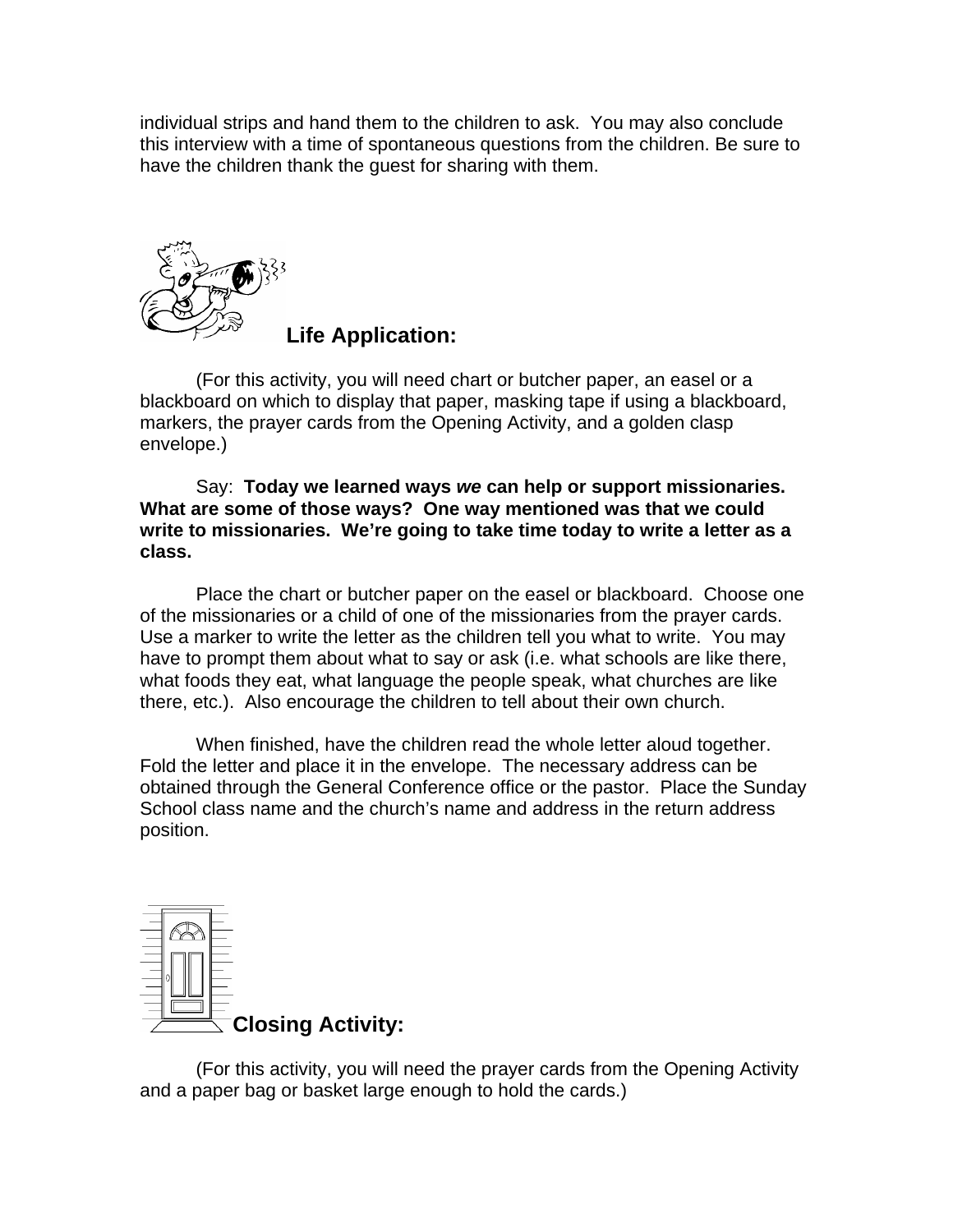Place the prayer cards into the paper bag or basket and mix them up. Have the children each reach into the bag or basket and pull out a card without looking.

 Say: **Another way we learned we could support missionaries is to pray for them.** We're going to do that right now. You begin and end the prayer, with each child adding a sentence prayer for the family shown on his chosen prayer card.

 Encourage the children to take the prayer cards home and continue to pray for the missionary families throughout the week.

\* Churches of God, General Conference may be reached at 419-424-1961 or www.cggc.org